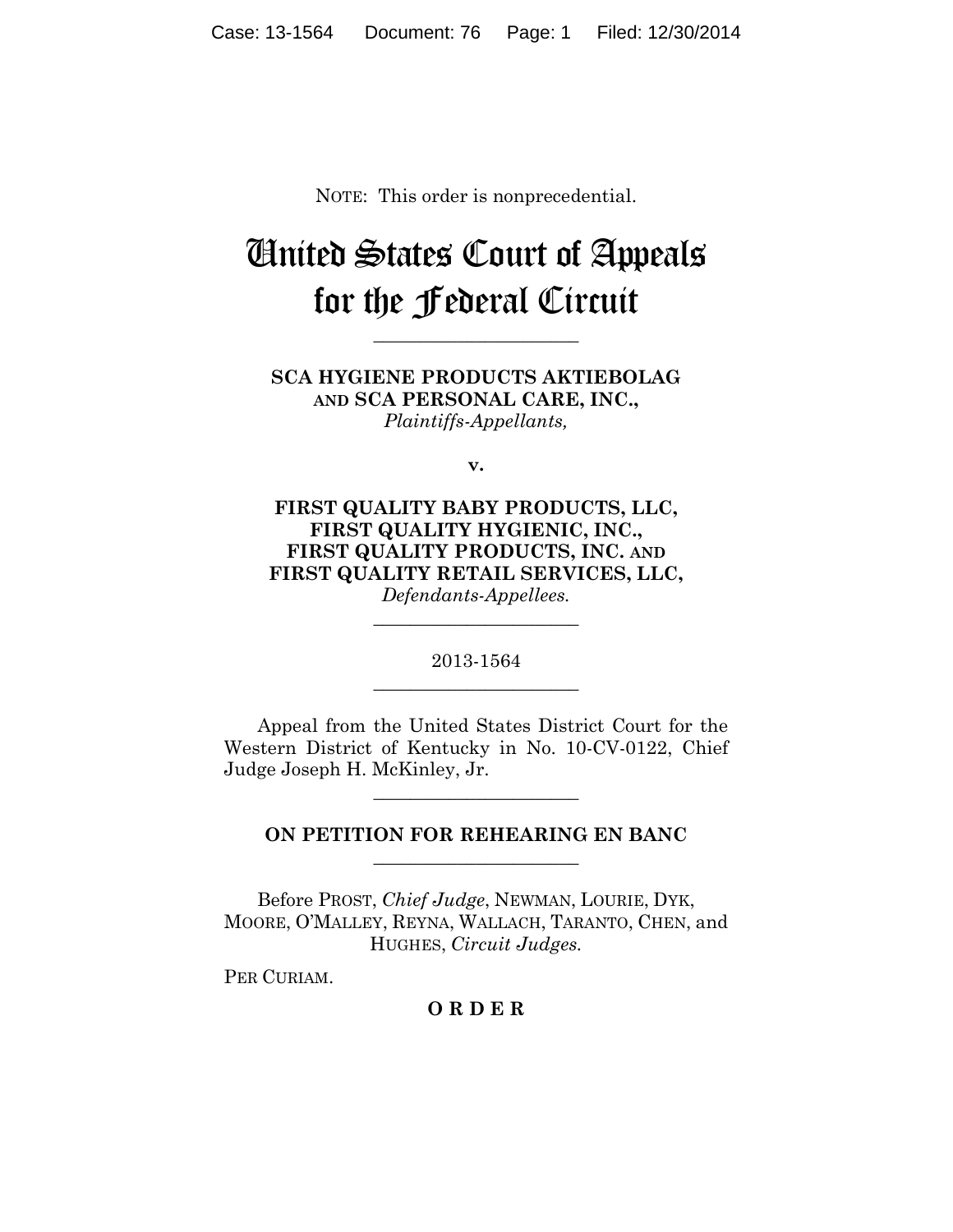2 SCA HYGIENE PRODUCTS v. FIRST QUALITY BABY PRODUCTS

A petition for rehearing en banc was filed by Plaintiffs-Appellants SCA Hygiene Products Aktiebolag and SCA Personal Care, Inc. ("SCA"), and a response thereto was invited by the court and filed by Defendants-Appellees First Quality Baby Products, LLC, et al. ("First Quality").

The petition for rehearing was considered by the panel that heard the appeal, and thereafter the petition for rehearing en banc, response, and briefs of amici curiae were referred to the circuit judges who are authorized to request a poll of whether to rehear the appeal en banc. A poll was requested and taken, and the court has decided that the appeal warrants en banc consideration.

Upon consideration thereof,

IT IS ORDERED THAT:

(1) The petition for rehearing en banc of Plaintiffs-Appellants SCA is granted.

(2) The court's opinion of September 17, 2014, is vacated, and the appeal is reinstated.

(3) The parties are requested to file new briefs. The briefs should address the following issues:

- (a) In light of the Supreme Court's decision in *Petrella v. Metro-Goldwyn-Mayer*, 134 S. Ct. 1962 (2014) (and considering any relevant differences between copyright and patent law), should this court's en banc decision in *A.C. Aukerman Co. v. R.L. Chaides Constr. Co.*, 960 F.2d 1020 (Fed. Cir. 1992), be overruled so that the defense of laches is not applicable to bar a claim for damages based on patent infringement occurring within the six-year damages limitations period established by 35 U.S.C. § 286?
- (b) In light of the fact that there is no statute of limitations for claims of patent infringement and in view